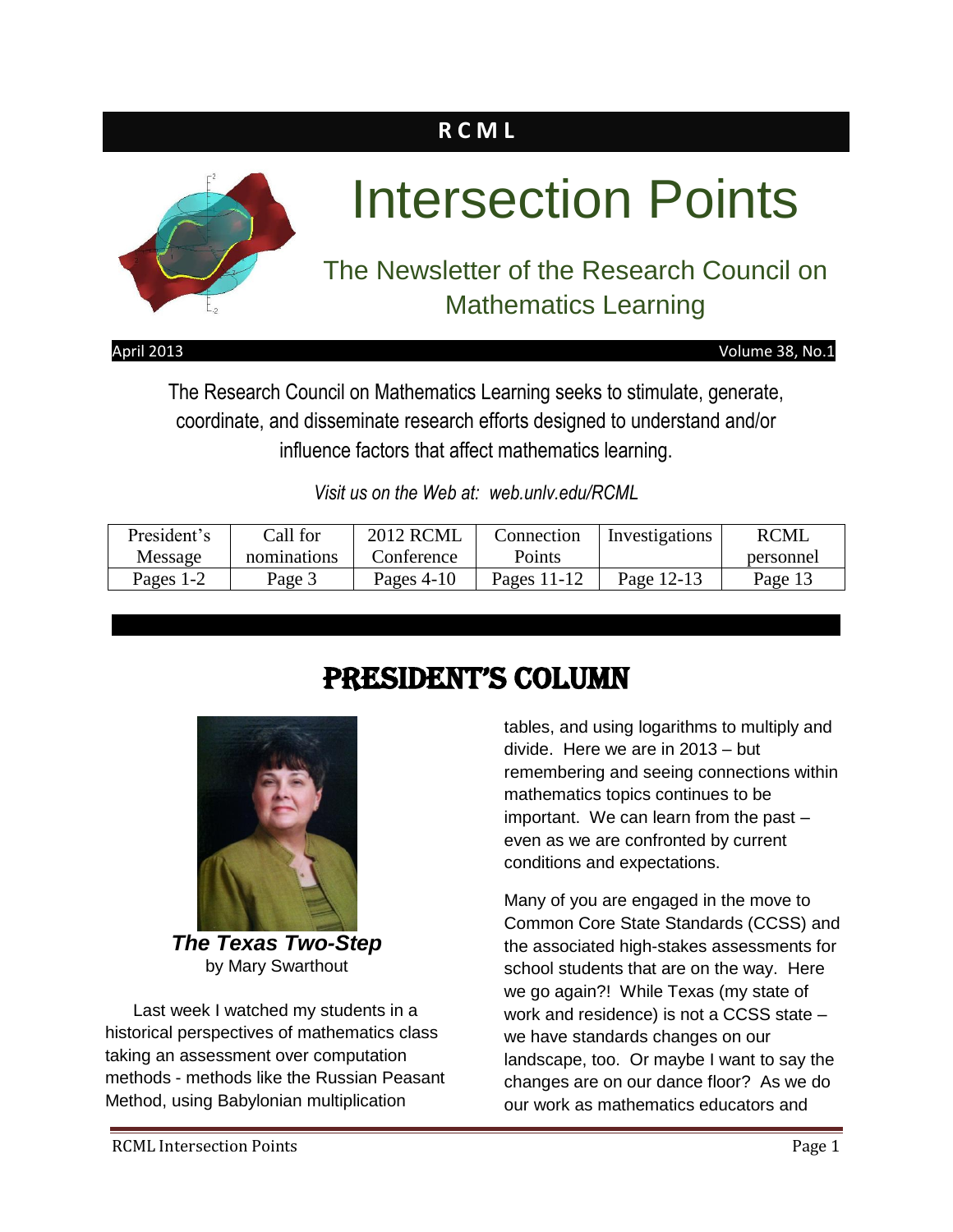researchers, do you sometimes feel like we move two steps forward just to move one step (or more) back? I have been having this forward-back feeling this spring as I read education news updates and hear about legislative actions in education in my state and beyond.

One of the wonderful things I experienced when I moved to Texas was the role of the dance hall in community and social life. My first trip to a dance hall in West, Texas – the Czech capital of Texas – was an evening of live music and everybody dancing – from young to old. What fun to watch a mother teaching a young son to lead a partner, or my favorite, watching a couple that you knew had been dancing together for a long time. They seemed to glide through the crowd and always be together on a turn or move.

I want to think about this dance floor metaphor to consider what we as members of RCML can do when we find ourselves in this *move forward – wait, move back – no, hold on – we need to change that – this is the way…*dance we have underway. I have been giving this some thought – from a personal point of view – what can I do that is going to contribute and be of value in improving mathematics teaching and learning? I still want to know how to do instruction better – for my students and yours – and be able to share what I have learned by providing the evidence of my work. I saw, heard, and experienced the work of RCML members at our recent conference in Tulsa – and was invigorated, challenged, and delighted by the research results, ideas, and developments that were shared. I think there were some new dance steps being shared – and valuable additions to known patterns of mathematics learning. And, perhaps, we can envision RCML as that seasoned couple making the rounds of the dance floor. We're

continuing to learn more about our partner – mathematics education. The music we hear as we move through our work may change – but the rhythm underlying the steps is steady.

So, what do I do when I feel like things are moving backward rather than in the circular motion of a dance floor – when my state legislature is moving to take the teeth out of the expectation that students complete Algebra II? When your state is moving back to memorization of multiplication facts? When numerous cheating scandals related to high-stakes testing are being revealed and even prosecuted?

This is a great time to remember who we are and what our RCML mission reminds us that we are to do*: to stimulate, generate, coordinate, and disseminate research efforts designed to understand and/or influence factors that affect mathematics learning*. So let's take the lead on the floor – and use our work to provide support and evidence for what it takes to improve mathematics learning. Don't be distracted by sudden spins, turns, and extra steps thrown into the dance pattern – focus on good research that helps to uncover and support the dance of mathematics learning – and connects to the partners we have in our work. So, don't be dazzled by the size of the hat, the snazzy cowboy boots or fancy belt buckle – focus on the person under the outfit  $-$  we can make a difference! I'll meet you on the RCML dance floor – looking forward to learning new steps to move me forward in my research work and interests. Think about how you can share your dance skills – submit to our journal, speak at the 2014 conference, share an article for the newsletter, and invite your colleagues and others you meet to join us as members of RCML.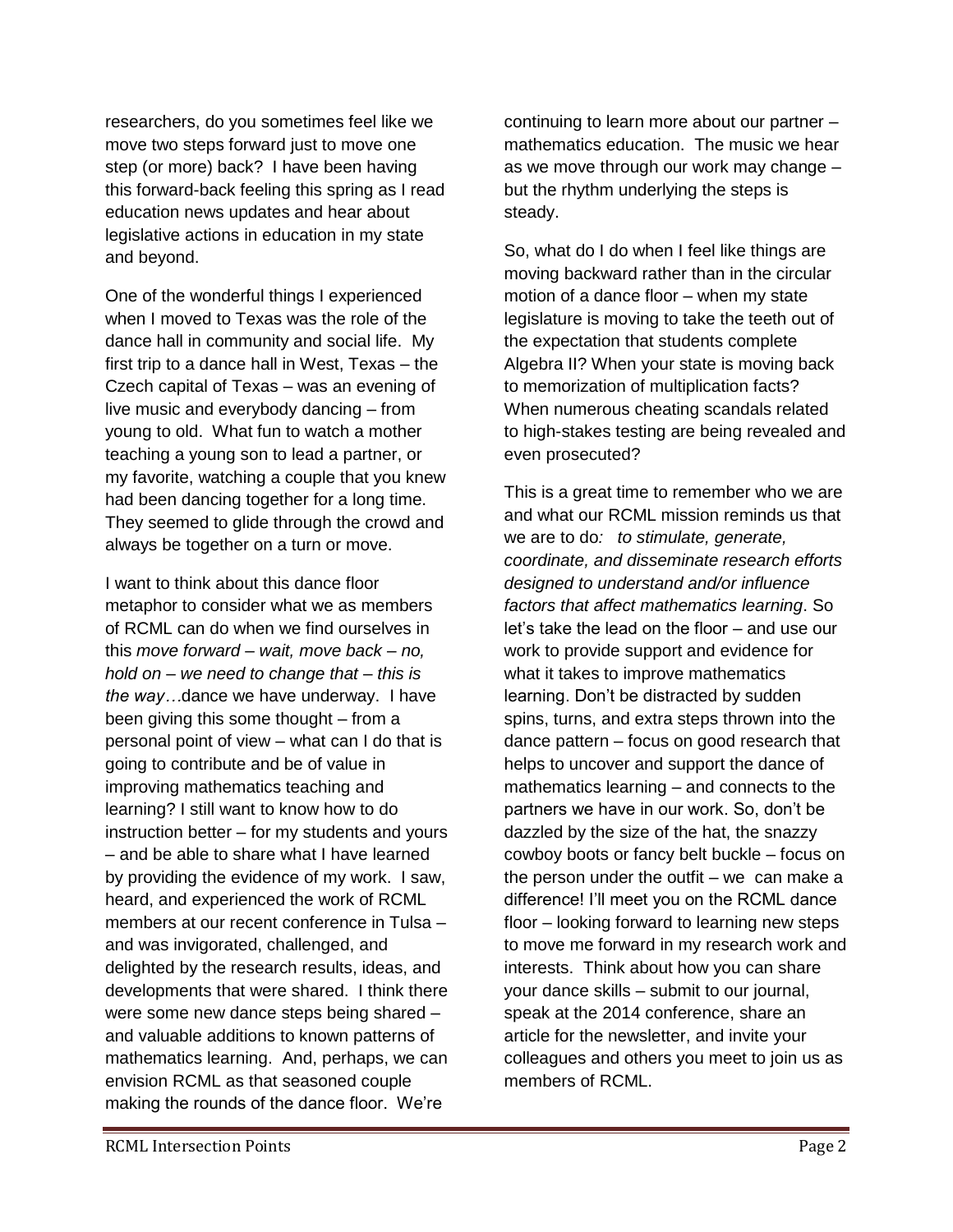# ELECTION: Call for Nominations



Please consider running for office! Self-nominate or nominate someone else for the RCML elections in 2013. [Open positions](http://web.unlv.edu/RCML/2012_Election_Nomination_Form.pdf) include:

President-Elect VP of Conference **Treasurer** Conference Member (two positions)

#### **Triangle Coalition for Science and Technology Education Membership** Submitted by Kay A. Wohlhuter

The Triangle Coalition is a nonprofit organization that promotes and supports STEM education through communication, advocacy, and programmatic efforts. The coalition's membership consists of businesses, educational organizations, and STEM societies. In a recent meeting, the board members realized that the membership may not be aware that we are Triangle Coalition members. We receive updates of their work and conference invitations. In addition, we are recognized as a supporter on their website. Although we do not presently have an active role in the coalition, we voted to continue our membership to be supportive of their mission. More information about the Triangle Coalition can be found at [www.trianglecoalition.org.](http://www.trianglecoalition.org/)

## **RCML Memorial Scholarship**

The RCML Board approved and funded the RCML Memorial Scholarship Award to support early career faculty travel to the annunal conference. This scholarship award is being established in honor and memory of the organization's longtime members - living or deceased. Each year one award will be given in the amount of \$1,200 to offset the cost of attending the RCML conference. The recipient of the scholarship will be chosen on a competitive basis. To qualify, one must meet the following criteria: be a non-tenured faculty member in a tenure-track position at a college/university, have attended at least one RCML conference, and be a current RCML member. Further details about the scholarship award and the application form providing details for submission will be posted on the website by May 15, 2013. In addition, the evaluation rubric that will be used by the review panel will be available for applicants to consider as they prepare their materials. Applications will be due by November 1, 2013 for consideration and review by Sheryl Maxwell, Bill Speer, and Alan Zollman.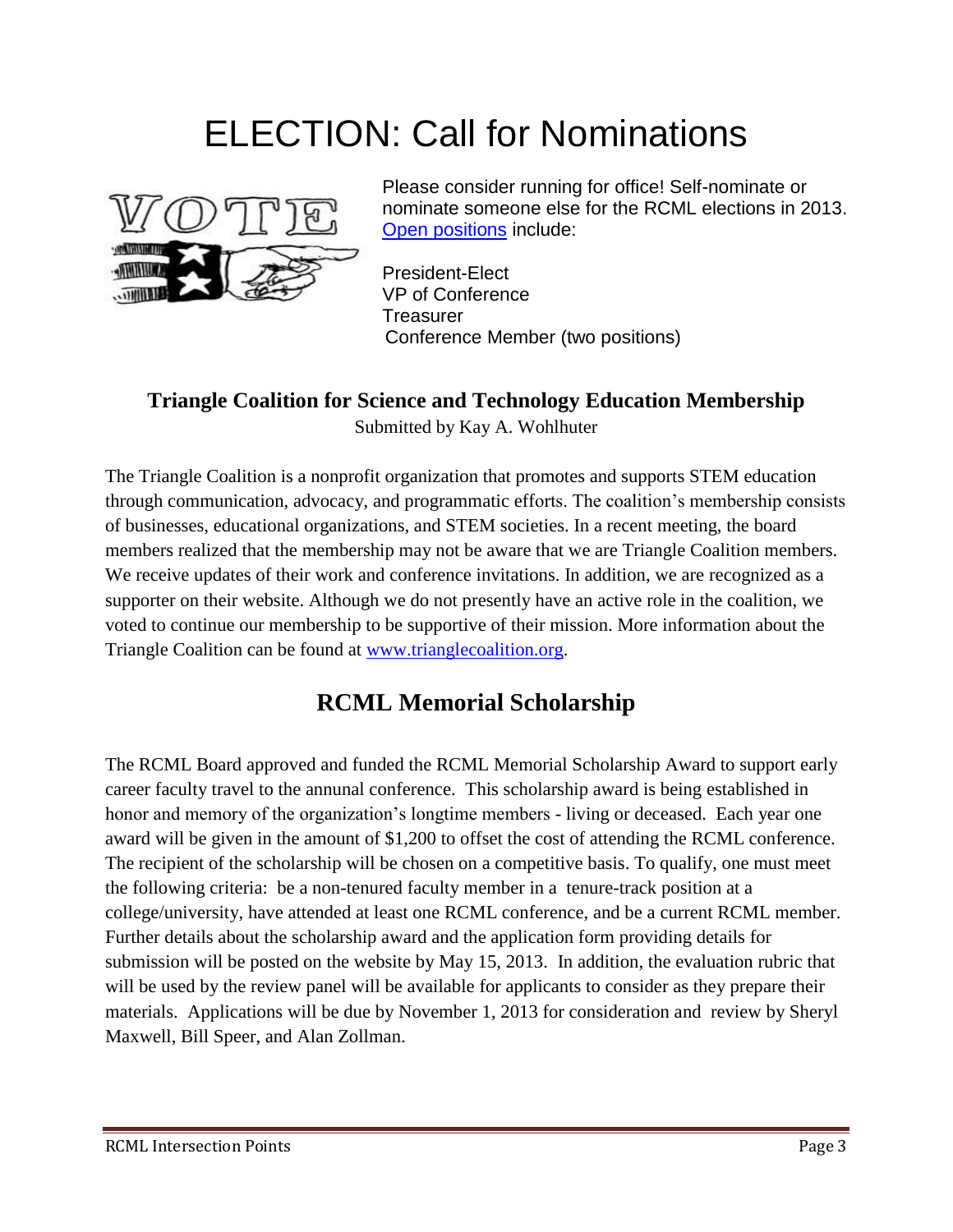# **40th Annual Conference of the Research Council on Mathematics learning**

*By Patricia Jordan and Juliana Utley* 

February 28 – March 1, 2013 Tulsa, Oklahoma

The 2013 RCML conference was held at the Doubletree Downtown in Tulsa, Oklahoma. Conference registrations included 110 paid registrants, including graduate students and faculty. 82 presentations were offered during Friday and Saturday break-out sessions.

Three plenary sessions were offered over the course of the conference, beginning with the Wilson Memorial Lecture, delivered on Thursday, February 28 by Dr. Douglas B. Aichele, Professor of Mathematics at Oklahoma State University and followed by a reception. Kudos to Gumbie and his side kick, Doug Aichele, who regaled us with their adventures on the Iditarod trail. Friday closed with the Founders Lecture, presented by Melfried and Judy Olson, University of Hawaii. We appreciate the insights presented by Melfred and Judy Olson chronicling their work in mathematics education and as Founders of RCML. Although their reminisces reminded us that some of our members represent 3rd *generation* RCMLers having been advised by folks who had been advised by founding members. NCTM's President, Linda Gojak presented the closing session. Linda Gojak's talk reminded us of ways we, as mathematics educators, can enhance the reasoning and sense-making skills of our students and their future classroom students.

A warm round of thanks to everyone who participated in the 2013 Conference held in Tulsa. Without the tireless help of doctoral students, members, and Conference Committee members, we would not have had such a successful conference. Thanks again to Keith Adolphson and Dan Sisk for taking care technology, Diana Early for checking on all the rooms and gathering equipment, all those who volunteered throughout the conference, and especially Will Faulkenberry who kept all of us smiling. A thank you to OSU's College of Education for donating the cost of printing the programs and loan of the projectors for the conference. Finally, a big THANK YOU to the over 100 speakers who brought us thoughtful presentations that set the stage for new collaborations and extended discussions that lasted well into the night.

The 110 paid registrations generated a total of \$16,040. The hotel bill and name tags totaled a cost of approximately \$12,843.35. Additionally, approximately 43 memberships were picked up during the process of registration. A few were renewals but many were new memberships.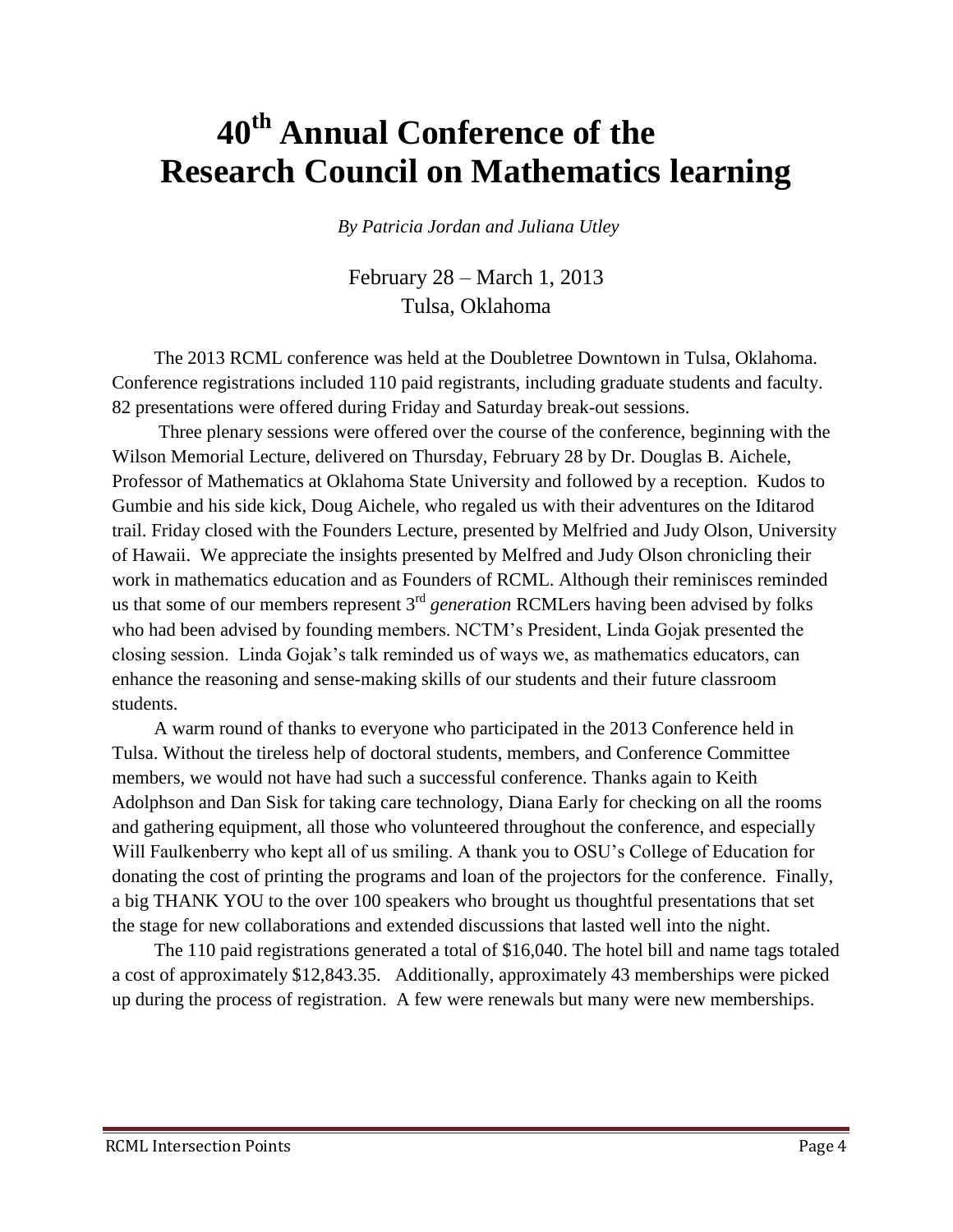# RCML Conference Proceedings

The conference proceedings for the  $40<sup>th</sup>$  Annual Meeting of the Research Council on Mathematics Learning (2013) were edited by Stacy Reeder and co-edited by Gabe Matney. The conference proceedings can be accessed via the RCML website. We would like to thank all the reviewers for their time and willingness to serve RCML. Watch for information regarding submission of papers for the proceedings for the 41st Annual Meeting of the Research Council on Mathematics Learning (2014).

# **Conference Highlights**



**Linda M. Gojack**, President, National Council of Teachers of Mathematics will provided the closing keynote talk on Saturday. Her talk was entitled, "*Preparing teachers for the* CCSS: Looking towards the future."

Description: The content standards and mathematical practices of the Common Core State Standards support the learning of mathematics through providing students with opportunities to reason and make sense of the mathematics they are learning. Strategies comparable to those used with

students can help teachers to develop a deeper understanding of the content of the common core while encouraging development of the mathematical practices. Let's look at some specific examples.



**Melfried and Judith K. Olson,** University of Hawaii at MĀNOA, provided the Founders Lecture on Friday afternoon. Mel and Judy are long-time members and supporters of RCML. Their talk was entitled, "Firm foundations forged by founders and those that follow."

Description: The lens through which we view our profession is shaped during our graduate studies and our early professional

experiences, which hopefully includes RCML. We will provide examples showing how the early mission of RCML (aka RCDPM) to stimulate, generate, coordinate and disseminate research efforts that focus on the learning of mathematics with particular emphasis on those factors which inhibit maximal learning is currently exemplified in many standard practices in mathematics education. What foundations can we establish so RCML's mission can influence future directions in mathematics education?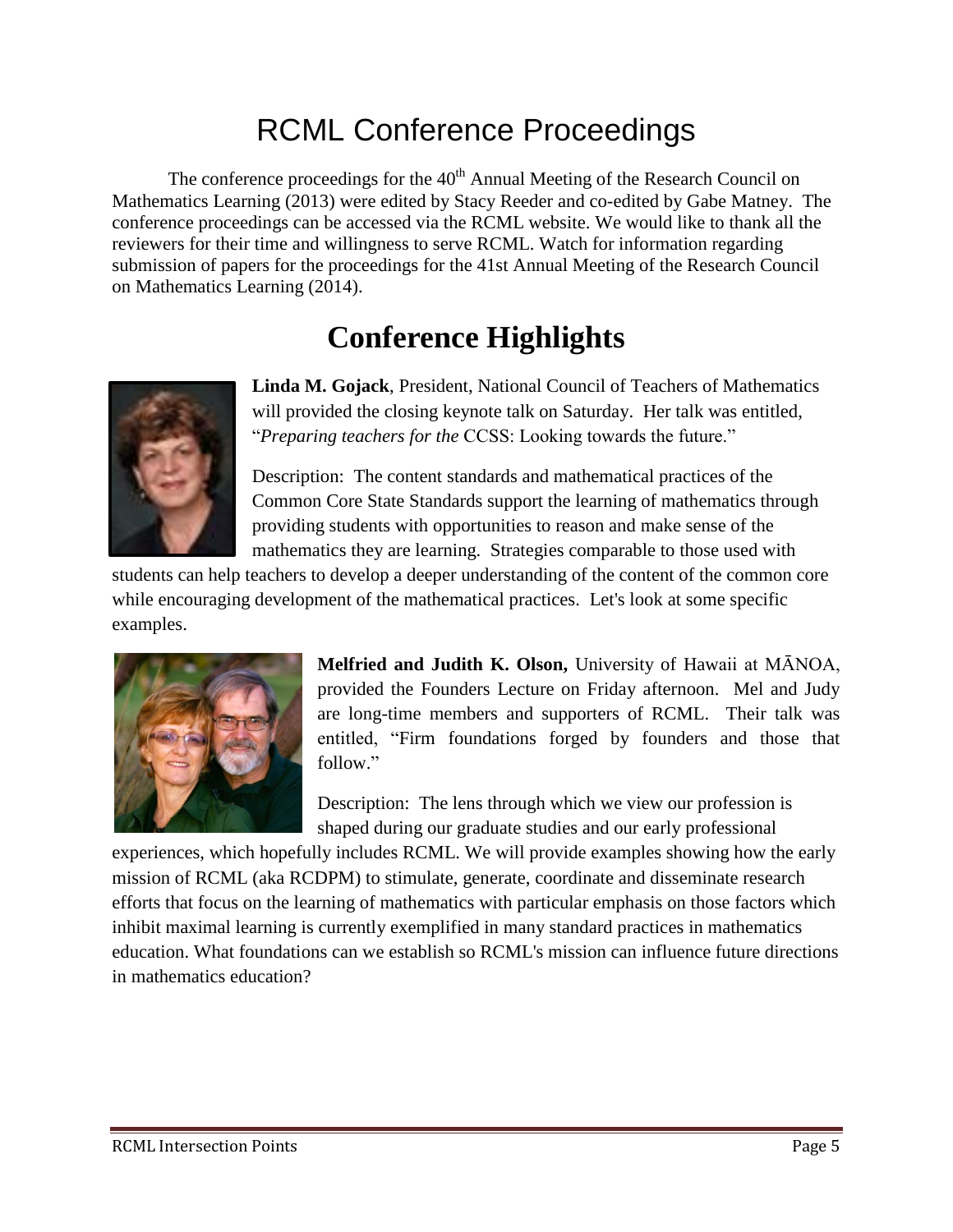

**Douglas B. Aichele**, Oklahoma State University, provided the Wilson Lecture on Thursday afternoon. Douglas is a Professor of Mathematics. His talk was entitled, "Mathematics and sled dog racing – It's all about the dogs."

Description: Alaskan Huskies are amazing canine athletes capable of surviving in extremely cold temperatures for long periods of time and maintaining their racing strength throughout. Aichele and his Husky, Gumbie, shared some of the fundamentals of sled dog racing, recent

research findings related to their endurance capabilities, and their school-related experiences with young children.



# **PHOTOS FROM THE CONFERENCE**





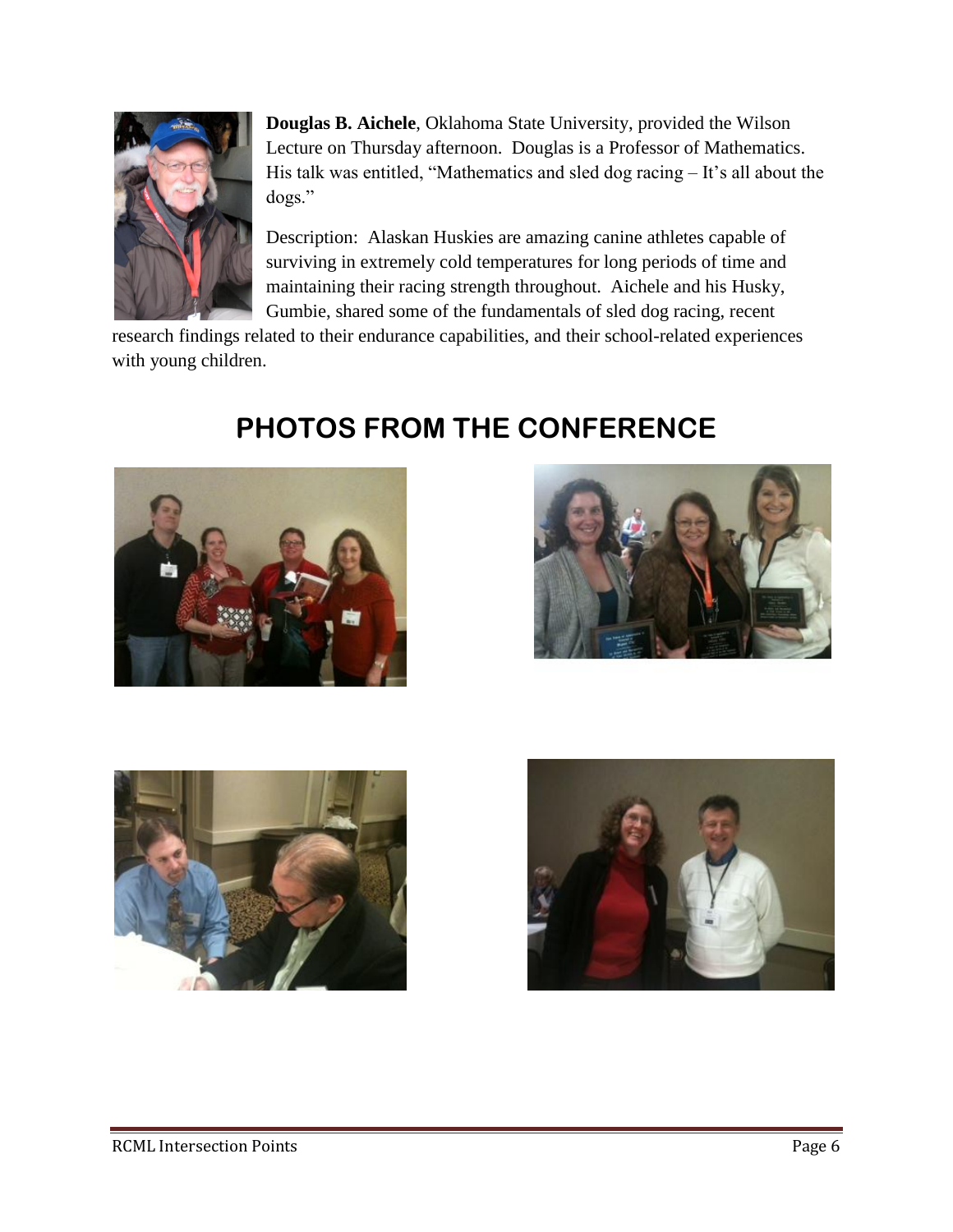### **RCML Business Meeting Minutes**

March 1, 2013

Doubletree Hilton

Tulsa, OK

Kay Wohlhuter, RCML President, called the general business meeting to order at 12:20 pm and welcomed all in attendance.

First time attendees were recognized and given 2 years of the Investigations Journal.

Proceedings editor is Stacy Reeder and co-editor is Gabriel Matney.

They reported that the process for reviewing papers worked well. Twenty six papers were published in the proceedings. This was the  $4<sup>th</sup>$  year for the proceedings. People volunteered to review 26 plus papers. Reviewers were limited to 2 reviews so we did not over burden anyone. Stacy and Gabriel recognized and thanked all reviewers present. Stacy recognized her graduate student who assisted with the processes of getting articles to reviewers, sending e-mails, and collecting reviewers' comments. She also recognized and thanked Gabriel, co-editor, for the help and support he gave through the review process. Stacy announced that CDs were available for people to pick up at registration desk.

Kay mentioned that reviewer papers were on tables. Please volunteer. "My mentors say that it is free to get in but you must fill out a pink paper to get out." We have openings; please nominate yourself or someone you think will do a good job. RCML cannot do it without you!

Recognition-Kay said thanks to all the work Pat Jordan, program chair, and Juliana Utley, conference chair, did to pull the conference together.

Two conference committee members completing their 2 year terms were Eileen Faulkenberry and Gabriel Matney.

New editor is Vickie Shell; Jean Schmittau has done it for many years.

Introduction of New Officers:

President- Mary Swarthout

Secretary-Darlinda Cassel

2 conference committee members- Kansas and Travis

Approval of Minutes-the minutes were in the newsletter and online. Are there any corrections?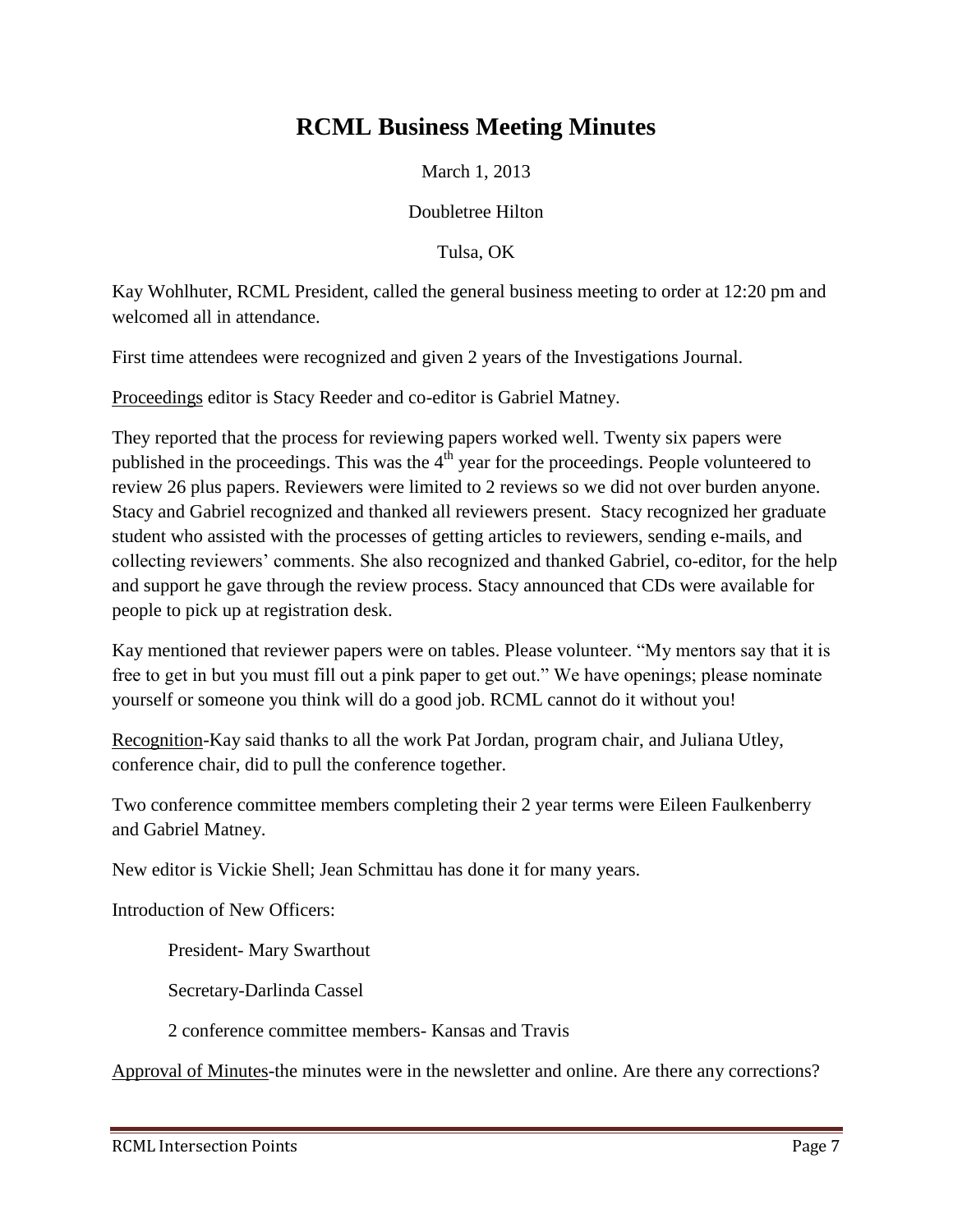Bob moved to accept and seconded by Melfried. No discussion. Motion carried.

Treasurer's Report-Jean McGehee presented the budget report for 2012. The transfer from paypal to the regular account took place in January. The cost for paypal is \$342.11 and the total for 2 years is \$600. We withdrew \$1000 and placed the money into the regular account. The check in December did not get credited until January. The publication account broke even. In 2011 we lost \$6000 and for 2012 we are down about the same. As of December 31 it shows we lost a little bit of money. RCML has a history of both, yearly nets and yearly losses, so this is not unusual. Michael moved to accept the report, Eileen seconded the motion. No discussion. Motion carried.

Membership-Mary said we began with 99 members (looking for Juliana). Juliana said that we added a few more and now have 105 members. Things seem to be moving in the right direction. We will keep working on membership and discuss it in more detail at the board meeting.

Publication's Report-Sheryl, VP of publications said this was her  $5<sup>th</sup>$  year as publisher reported that we broke even. Your membership cost \$35 and \$29 goes towards publication costs. The costs are always around \$3000-\$3500 to produce journal. Sheryl stated that we are a national and international journal. Jean Schmittau had been editor for 24 years! She took the opportunity to facilitate more or unusual research that would not be published in other journals. She thought about what would "not" go into NCTM and then publish that research in Focus. We changed to "Investigations" 5 years ago. Elaine announced that she had a website that ranked the journals. Investigations was ranked  $6<sup>th</sup>$ . Elaine, please send the website link to us.

The reviewer form online does not work. The correct address is [rcmleditor@cox.net](mailto:rcmleditor@cox.net)

Many people are involved in helping with the journal and its publication. Alan Z. and Anne R. are both on editorial board. Others have been VP of publications like Judy, Anne, Alan, -any others? Thank you.

Sheryl explained that we are on an academic calendar so Investigations is published 3 times per year. New one comes out in April. Sheryl told new members that they could grab issue 1 and 2 and that their membership will give them #6.

Sheryl introduced Vickie Shell as the new editor. Vickie said that Jean is a hard act to follow. She encouraged members to send manuscripts. She announced a meeting at 3:30 to talk about special issues and any ideas members have that will enhance Investigations. She reiterated that "This is your journal, not mine." Thanks for your patience.

Mary- If you fill out forms, please state if you are a graduate student. Another thing I need from you - your new addresses. I need new addresses and e-mails. The next person I will introduce is the newsletter person and that is Summer Bateiha. The newsletter comes out 3 times/year, October, January, and April.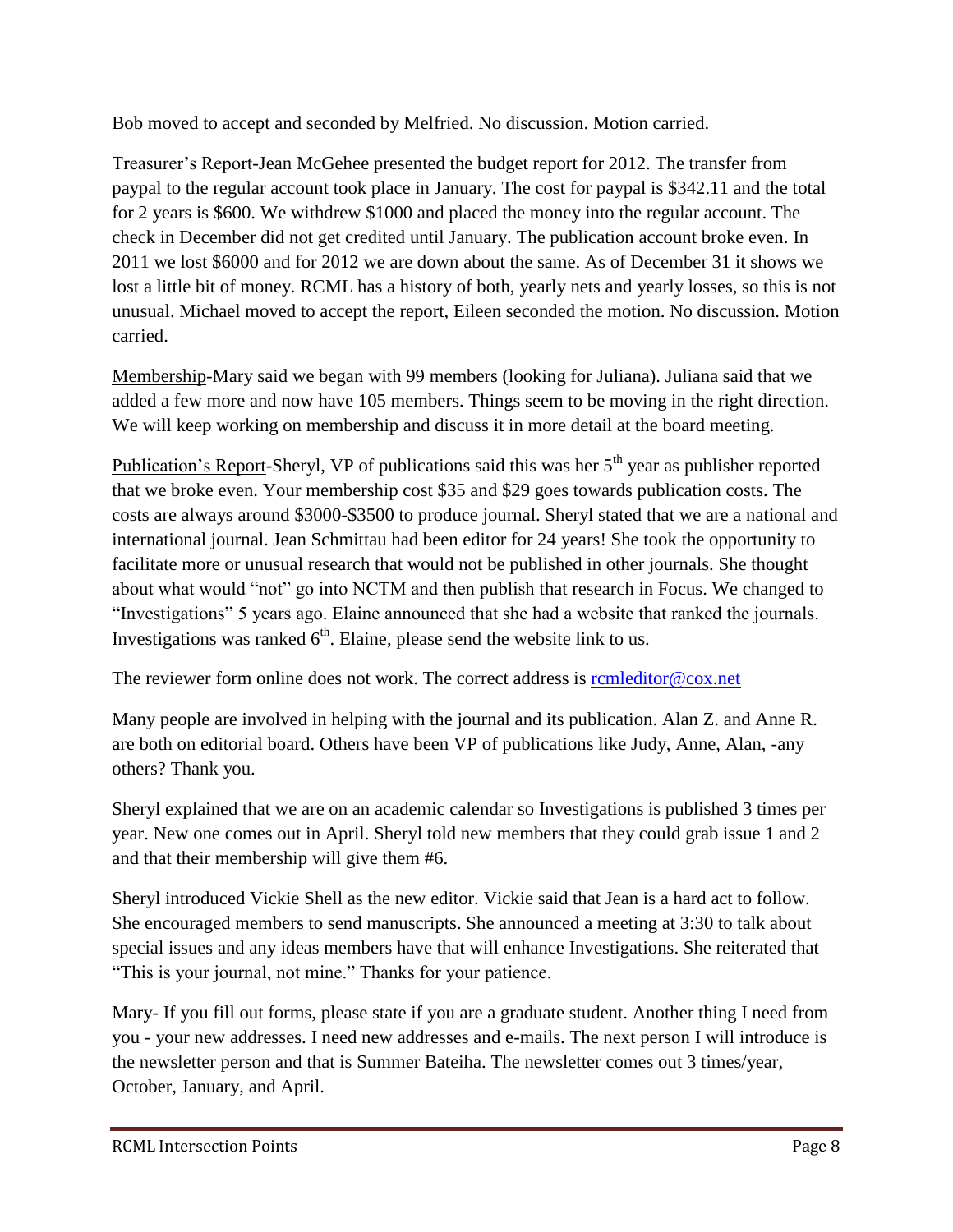Mary recognized the past secretary, Megan. Mary presented plaque to outgoing president, Kay.

#### New Business-

1-establish RCML memorial conference award \$1200 to fund early career award for a person to come to RCML. The person must have attended at least 1 conference previous to the award. This is a way for us to mentor the person. We will finalize details for criteria. If you are stepping into new positions in the fall, consider submitting for the award. Mary recognized and thanked the committee that worked on the award; Sheryl M, Bill M, and Alan Z. More information will come in the newsletters.

2. Dues- Regular member dues will increase from \$35 to \$40 and student dues moves from \$39 to \$35. The \$5 increase goes to publication support due to increase cost of postage. Our goal is to support one issue going forward and we had \$3300 to do the one issue but need to think ahead. We are moving into a new chapter into our journal-we have a new editor. We are trying to think about the future. Do we move from 3 issues to 4 issues? We will need the support for those future decisions. I hope you agree that it is well worth having the journals. Some of you are the only math ed and need the support and connections. Others may need to be rejuvenated. Tom stated that it is only \$5 increase and is still only 1/3 of any other membership cost.

There is discussion of the journal going electronic-stay tuned.

Meeting adjourned at 1:10pm.

# Announcing the 2014 Research Council on Mathematics Learning (RCML)

# Call for Proposals!

Dear Mathematics Educator,

The conference planning committee is pleased to announce that the 41st annual conference of RCML will be in San Antonio, Texas from February 27 to March 1, 2014! We are now accepting proposals to speak, and to publish your paper in the *RCML Proceedings*.

As always, the purpose of our conference is to share current research regarding mathematics education through presentations and publication by the membership of RCML. To submit your proposal, you must complete the forms on the RCML web site.

Proceedings are not automatically accepted for publication. Speaking proposals and papers submitted to the *RCML Proceedings* are peer reviewed. This is an excellent opportunity for faculty and advanced graduate students to share their ideas for research, and receive constructive comments on their finished studies or preliminary findings.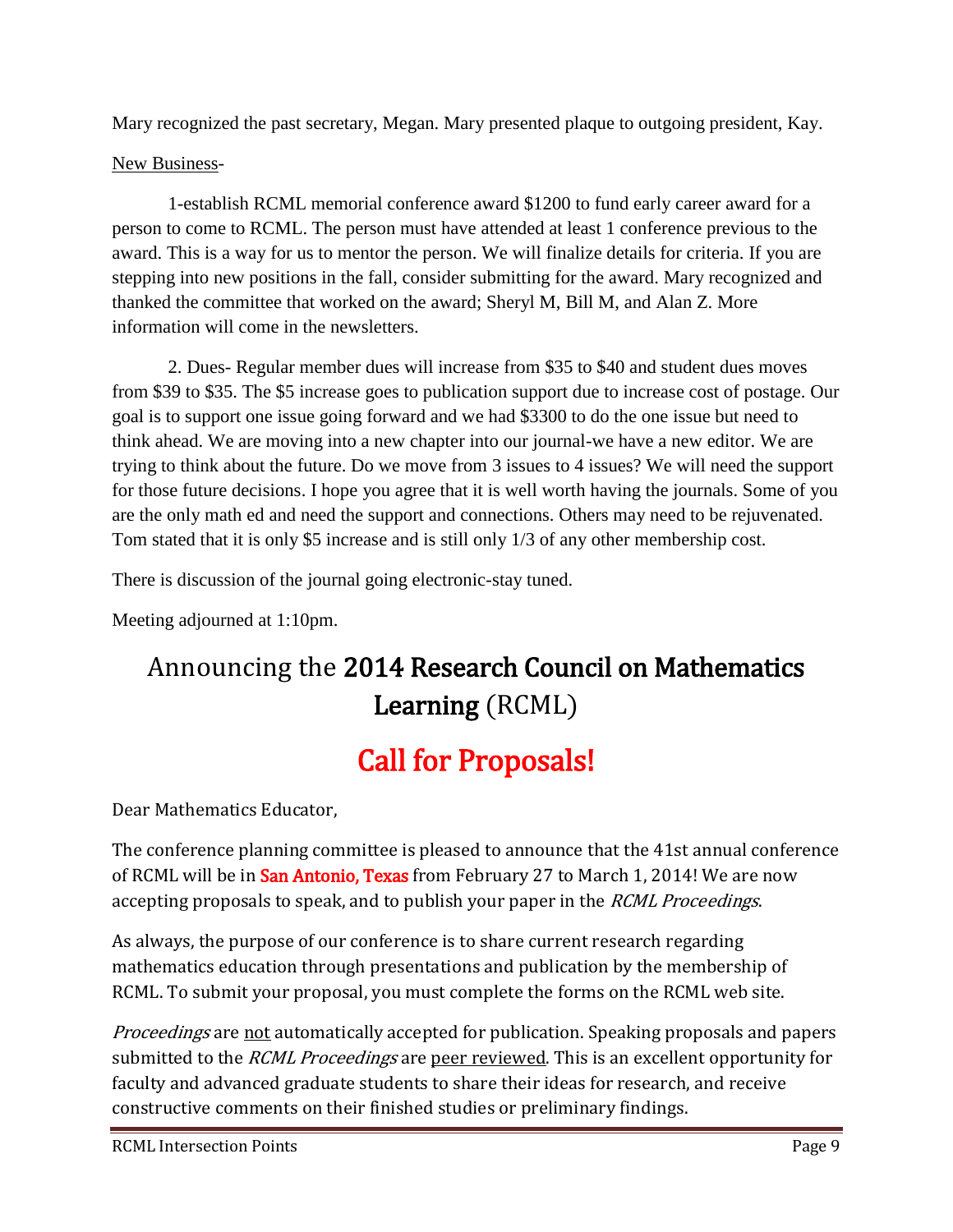Speaking proposals must be submitted by September 10, 2013, and papers for the RCML Proceedings must be submitted by October 28, 2013.

Guidelines for both the speaking proposals and papers will soon be available at the **RCML** 2014 Conference website: [http://web.unlv.edu/RCML/conference2014.](http://web.unlv.edu/RCML/conference2014)

Notification of acceptance for speakers will be made by December 1, 2013.

Notification for acceptance of papers for the *RCML Proceedings* will be made by November 26, 2013.

Additional important dates and criteria are listed in the information on the appropriate RCML Conference 2014 web pages. If you have specific questions for either the speaking proposal or RCML Proceedings, contact information is provided on the form.

Thank you in advance for your proposal to this conference, and we look forward to receiving your proposal and paper at your earliest convenience!

Sincerely,

Bob M. Drake, RCML VP for Conferences [bob.drake@uc.edu](mailto:bob.drake@uc.edu)

[Browning@UHCL.edu](mailto:Browning@UHCL.edu)

Sandra Browning, Conference Chair

Eileen Faulkenberry, Program Chair [Eileen.Faulkenberry@tamuc.edu](mailto:Eileen.Faulkenberry@tamuc.edu)

### The Menger Hotel

Enjoy the 2014 RCML meeting in San Antonio at the Menger Hotel, located one block from the Alamo and on the Riverwalk!

This area is filled with restaurants and entertainment venues. You'll love it!

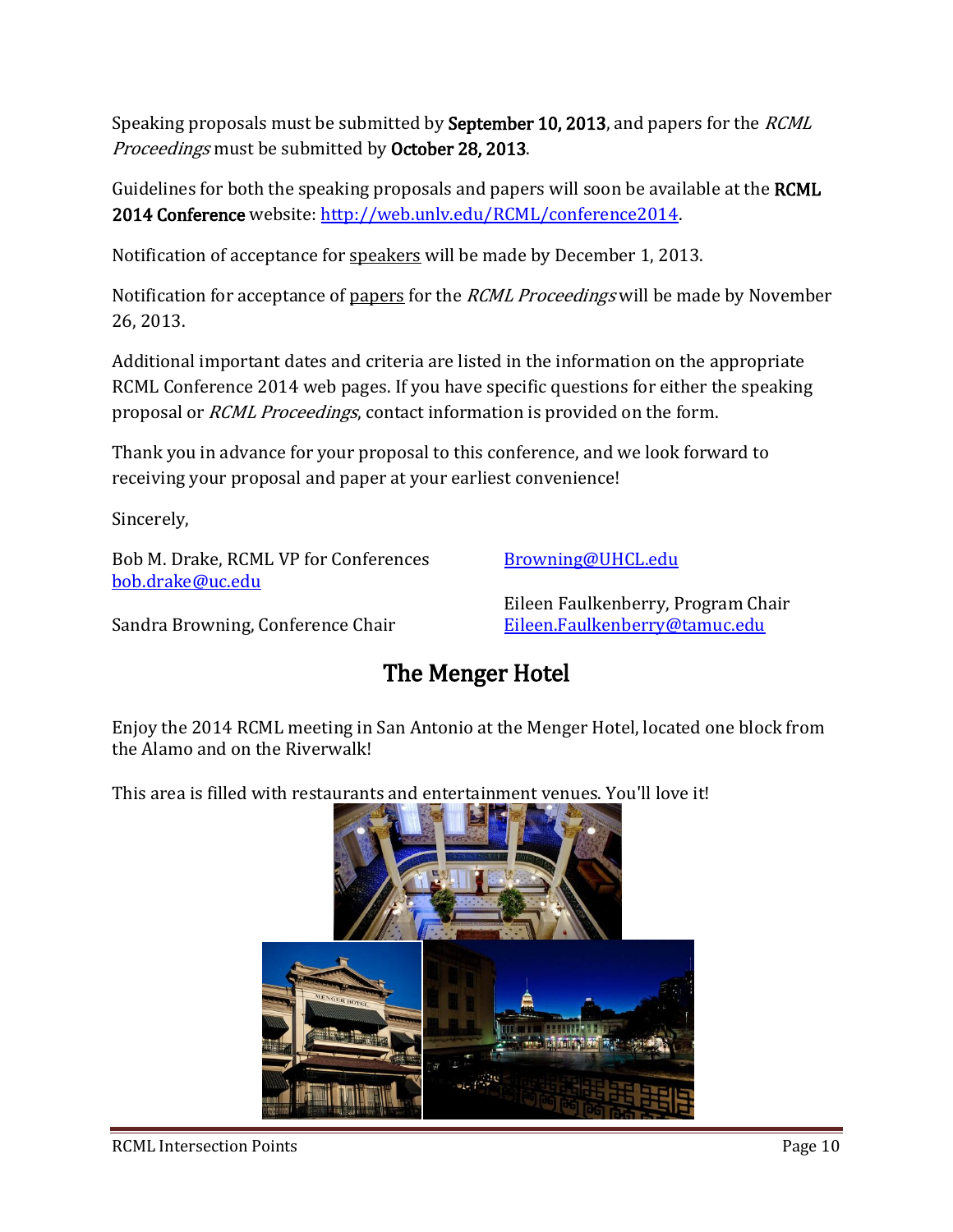



### **IS THERE COMMON** ground between the CCSS for Mathematics and the English Language Arts?

by Kansas Conrady, Ph.D. Assistant Professor in the Department of Instructional Leadership and Academic Curriculum at the University of Oklahoma

As full implementation of the Common Core State Standards (CCSS) grows near, the quest for quality information and resources is growing. Personal searches have resulted in a variety of texts and web resources; however, I have been disappointed in my struggle to identify information explaining how CCSS English Language Arts Standards and Mathematics Standards can be integrated, especially in regards to the Eight Mathematical Practices.

The desire to find this information was sparked while sitting in a large banquet hall at a recent conference designed to introduce CCSS to a large group of educators. During the lecture by a wellknown researcher I stood face to face with my own practice of separating the two documents and started to tune out the lecture that was very focused on the changes in ELA. As I found myself getting frustrated and

upset with only the occasional reference to the Eight Mathematical Practices, it was the speaker's comment that "we need to teach children how to think and reason" that grabbed my attention and forced me to refocus. As I continued to listen, I realized there truly are many similarities in the battle to transform classroom instruction. Ultimately, we all have an underlying goal for students to make an argument, defend that argument, and effectively communicate their process and explanation both verbally and in writing. We also want students to process the information that has been communicated to them, evaluate this information, and respond effectively.

Rather than falling in line with many of the other now disengaged non-language arts people in the room, I decided to open up the Common Core App and explore the ELA Standards while listening to the remainder of the presentation. I found that major strands in the CCSS ELA not only include the typical reading of literature and expository writing many of us experienced in our English classes, but also reading informational text, understanding the structure of a variety of writings types, learning effective speaking and listening skills, as well as the mastery of more general language skills. The latter are also all necessary for developing the Eight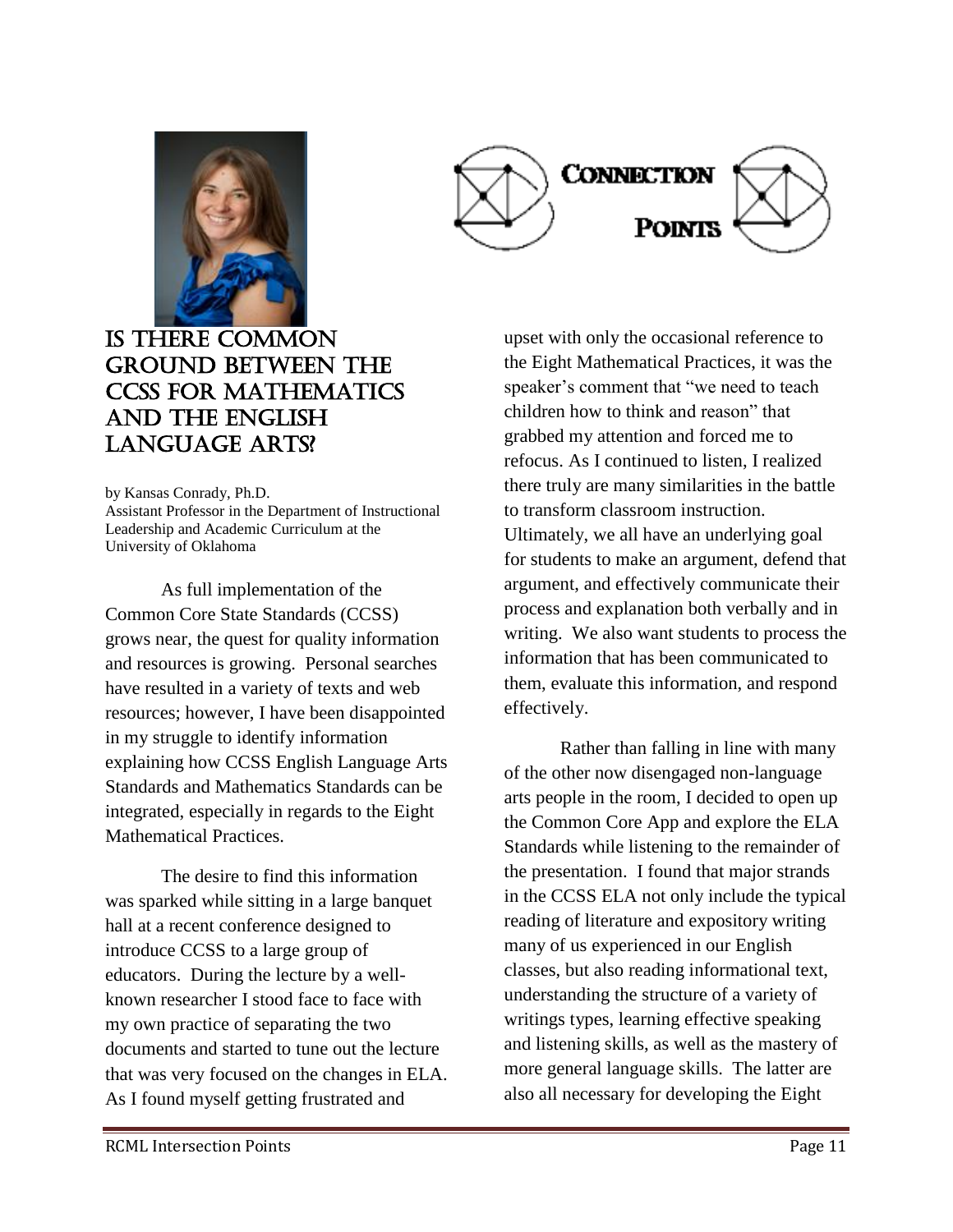Mathematical Practices. As ELA teachers spread their wings and stretch into the less comfortable areas of teaching writing and communication about different types of information, everyone can come together and work towards the goal of developing the underlying thinking, reasoning, and communication skills.

While I in no way suggest that I have a complete and thorough understanding of the Language Arts Standards, I do suggest that much could be gained by a more complete comparison of how the two sets of standards and supporting documents can work together to continue reshaping education and ease this transition. Rather than continuing to talk about CCSSM as something unique and different, fluency in the ELA Standards may help to ease some feelings of anxiety related to the implementation of CCSS in general. Focusing on what the CCSS ELA and CCSSM documents have in common and identifying underlying goals of the different content areas allows educators to make

connection across content areas thus leading to more effective cross-curricular collaborations. Information about best practices from within the silos can be shared with other subject areas so that all students become better thinkers and consumers of information. By using common language and unifying ideas across all subjects, students will start to identify a bigger picture of their learning that will allow for greater transfer of knowledge. A closer look at the overlap between the two may provide guidance and direction for supporting teachers during this time of transition while also providing a vision for an effective mathematics classroom that develops and nurtures the CCSS Eight Mathematical Practices.

#### References:

National Governors Association Center for Best Practices & Council of Chief Sate School Officers. (2010) *Common Core State Standards.* Washington, DC: Authors.

#### **The PULSE of** INVESTIGATIONS

Sheryl A. Maxwell VP for RCML Publications April 2013

It is hard to believe that we have been publishing our official Journal for five years. We officially greeted our new editor, Dr. Vicki J. Schell, at the RCML Annual Conference in Tulsa, Oklahoma. It was GREAT to see so many new members and exciting to introduce our journal to more professionals. The Volume 5, Number 3 issue of INVESTIGATIONS IN MATHEMATICS LEARNING, our official RCML Journal, will soon be mailed to all subscribers and members of RCML. With your continued membership in RCML, you will receive a steady stream of issues.

Please check to see if you have renewed your membership to the RCML organization that was increased to \$40.00 at the March 2013 Annual Conference. Your membership is tied to you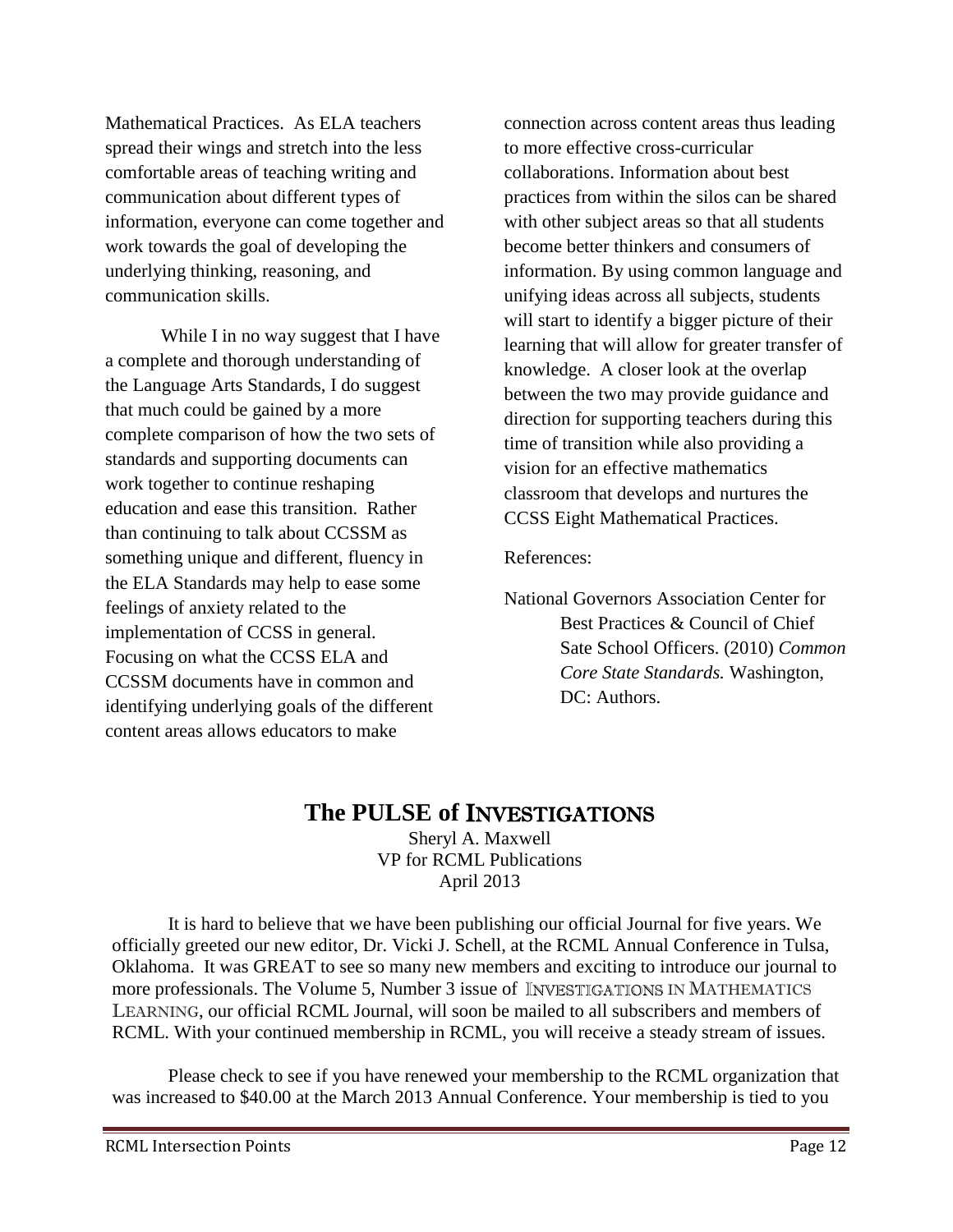receiving INVESTIGATIONS in a timely manner. Dr. Jean McGehee is our RCML Treasurer, so simply contact her at <u>jeanm@uca.edu</u> to arrange payment. A copy of the membership application is located on the back cover of each journal issue. Upon receipt of payment she will process the information and let me know of your renewal. When you pay for membership, this will entitle you to receive INVESTIGATIONS for the Academic Year 2013-2014 with issues mailed to you starting in Fall 2013. If you attended the 2013 Annual Conference in Tulsa and became a member there, you will receive Volume 5, No. 3 issue also. As a member you will receive the three issues of Volume 6: Fall 2013, Winter 2013-14, and Spring 2014.

Check with your college and/or university to see that they are receiving the official RCML journal, INVESTIGATIONS IN MATHEMATICS LEARNING, so others can be introduced to it. If your college/university does not receive our journal, here is the information that you can share with them.

An **Institutional** subscription to **INVESTIGATIONS** IN MATHEMATICS LEARNING is \$80.00 per Academic Year for an institution located in the United States and \$95.00 per Academic Year for an institution located outside the United States. The remittance is due in June of the previous Academic Year. Currently, RCML has institutional subscriptions from colleges/universities throughout the United States and even mail 35 journals to institutions in other parts of the world.

Send payment to:

INVESTIGATIONS IN MATHEMATICS LEARNING c/o Dr. Sheryl Maxwell, RCML VP for Publications 289 Crestmont Cove, Cordova, TN 38018-6904

This information is repeated on the inside cover of each issue in case you misplace this newsletter.

We hope that you will consider writing a manuscript for the upcoming issues of **INVESTIGATIONS** IN MATHEMATICS LEARNING. You can contact the editor at [rcmleditor@cox.net](mailto:rcmleditor@cox.net) and even submit your manuscript electronically as an attachment. The table of contents of past issues are available at [http://web.unlv.edu/RCML,](http://web.unlv.edu/RCML) our website.

# 2013 MEMBERSHIP

Membership payment was due on 1 January for the calendar year 2013. To renew your membership please send **\$35** to the treasurer, Jean McGehee at the address below. Please note that the conference registration fee is **\$160**. If you are attending the conference and paying for membership, you should pay a total of **\$195**. Also, notify Mary Swarthout, Membership Chair, at [swarthout@shsu.edu](mailto:swarthout@shsu.edu) that you are becoming a member by filling out the form located at our website [http://web.unlv.edu/RCML/memberform.html](file:///C:/Documents%20and%20Settings/wkuuser/My%20Documents/RCML%20Newsletter/%22) and mailing this to her address: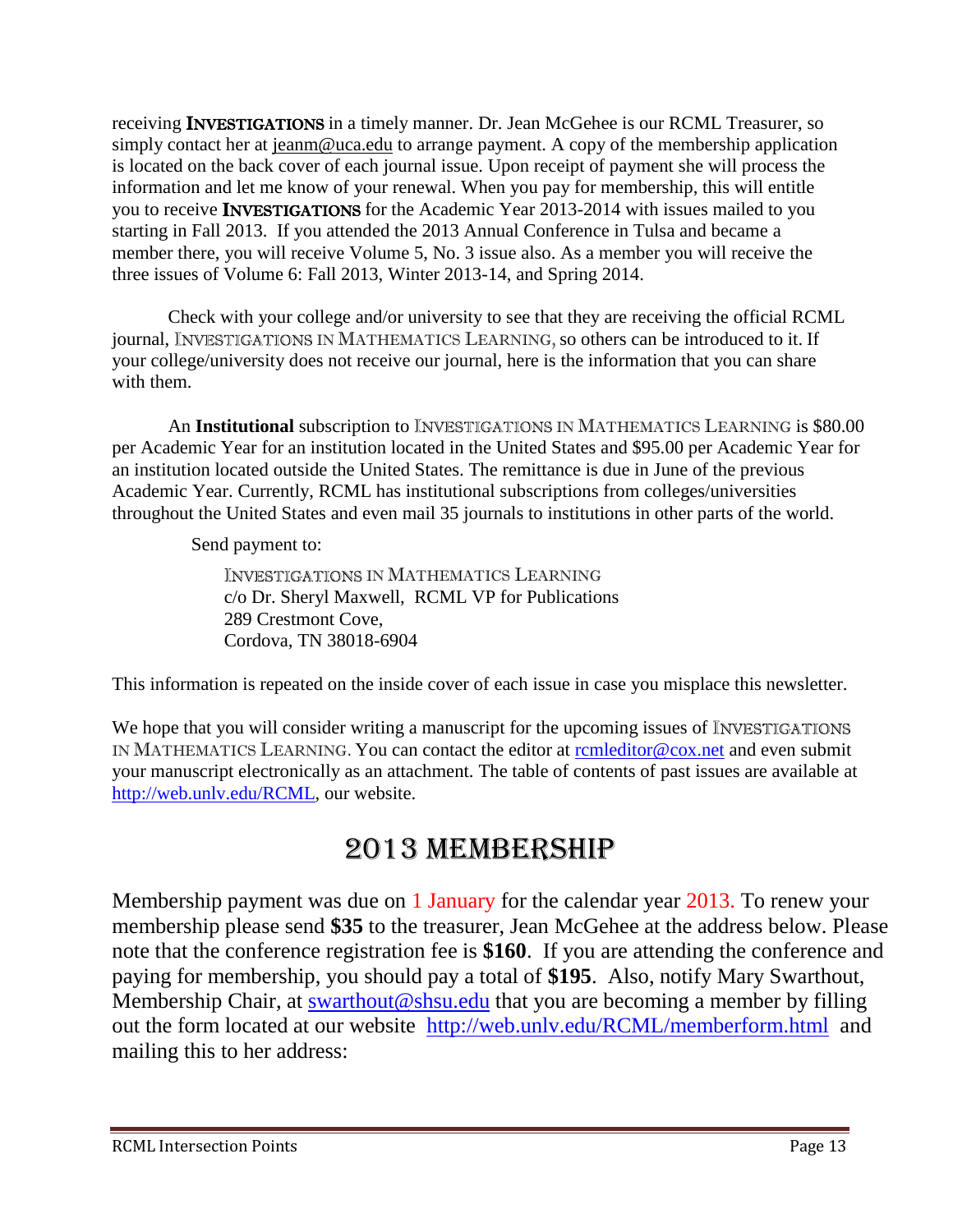Dr. Jean McGehee Dr. Mary B. Swarthout, RCML Treasurer RCML Membership Chair University of Central Arkansas Sam Houston State University 12160 Southridge, Math & Statistics Department Little Rock, AR 72212 PO Box 2206

Huntsville, TX 77341-2206

# **RCML 2013 Officers**

#### **President, 2013-2015**

Mary Swarthout Sam Houston State University Huntsville, TX 77341 [swarthout@shsu.edu](mailto:swarthout@shsu.edu)

#### **Past-President, 2013-2011**

Kay A. Wohlhuter University of MN Duluth Duluth, MN 55812 [kwohlhut@d.umn.edu](mailto:kwohlhut@d.umn.edu)

**VP Conferences, 2012-2014** Bob Drake University of Cincinnati Cincinnatii, Ohio 45221 [bob.drake@uc.edu](mailto:bob.drake@uc.edu)

#### **VP Publications, 2009-2014** Sheryl Maxwell University of Memphis

Memphis, TN 38152 [smaxwell@memphis.edu](mailto:smaxwell@memphis.edu)

#### **Secretary, 2013-2015** Darlinda Cassell University of Central Oklahoma Edmund, OK [dcassel2@uco.edu](mailto:dcassel2@uco.edu)

#### **Treasurer, 2012-2014** Jean McGeHee University of Central Arkansas Conway, AR 72035 [jeanm@uca.edu](mailto:jeanm@uca.edu)

#### **Membership Chair**

Mary Swarthout Sam Houston State University Huntsville, TX 77341 [swarthout@shsu.edu](mailto:swarthout@shsu.edu)

#### **Investigations Editor**

Vicki Schell Penscola State College Pensacola, FL 32526 [rcmleditor@cox.net](mailto:rcmleditor@cox.net)